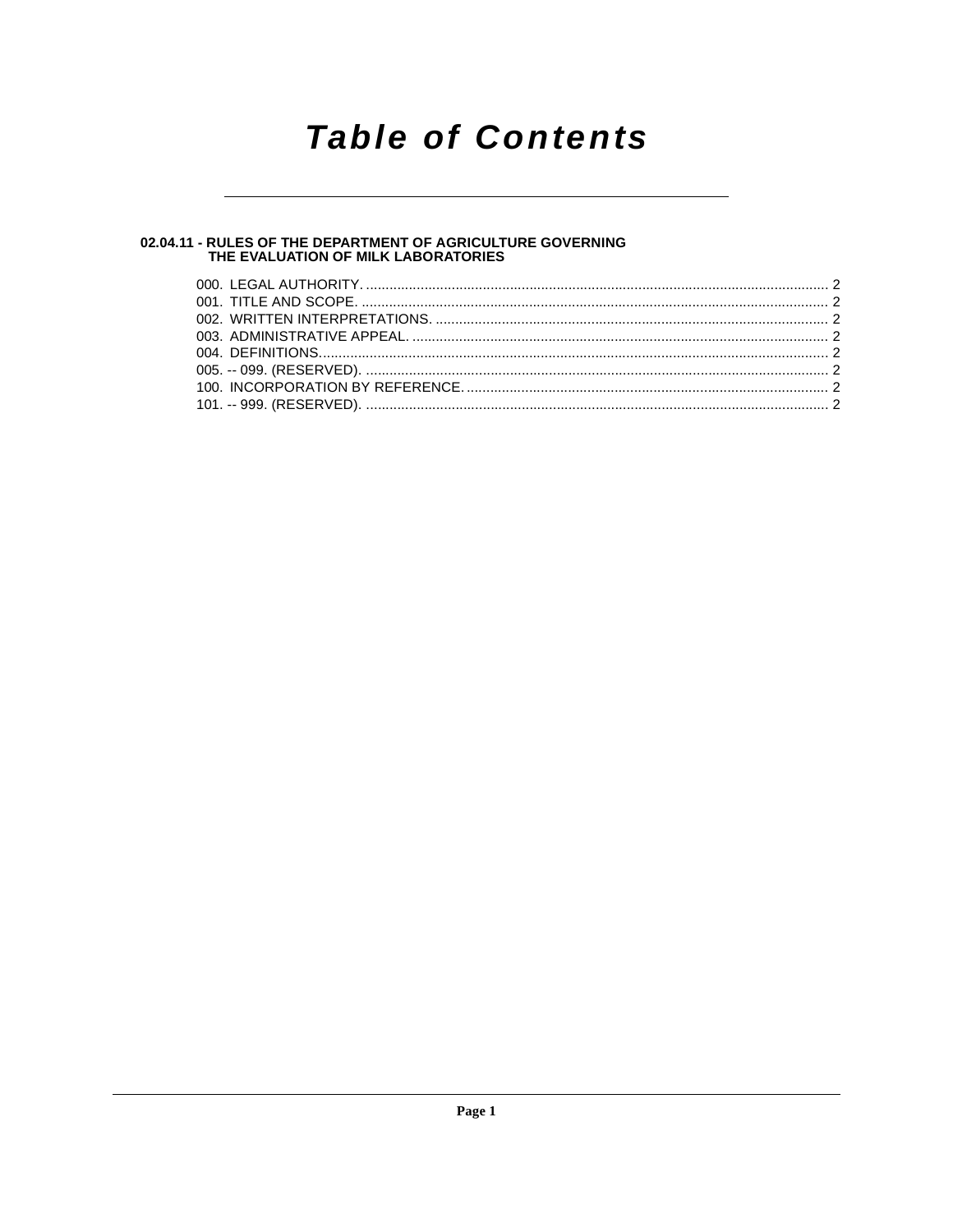#### **IDAPA 02 TITLE 04 CHAPTER 11**

#### **02.04.11 - RULES OF THE DEPARTMENT OF AGRICULTURE GOVERNING THE EVALUATION OF MILK LABORATORIES**

#### <span id="page-1-1"></span><span id="page-1-0"></span>**000. LEGAL AUTHORITY.**

<span id="page-1-2"></span>

|      |                               | This chapter is adopted under the legal authority of Title 37, Chapter 4, Idaho Code.                       | $(4 - 8 - 94)$ |  |
|------|-------------------------------|-------------------------------------------------------------------------------------------------------------|----------------|--|
| 001. | <b>TITLE AND SCOPE.</b>       |                                                                                                             |                |  |
|      | 01.<br>of Milk Laboratories". | <b>Title.</b> The title of this chapter is "Rules of the Department of Agriculture Governing the Evaluation | $(4 - 8 - 94)$ |  |
|      | Λ9                            | Reape, This aboptor has the following seems: These rules shall govern precedures for the evoluction         |                |  |

**02.** Scope. This chapter has the following scope: These rules shall govern procedures for the evaluation of milk laboratories and samples surveillance programs as required to meet the standards of the Pasteurized Milk Ordinance. The official citation of this chapter is IDAPA 02.04.11.000 et. seq. For example, this section's citation is<br>IDAPA 02.04.11.001. (4-8-94) IDAPA 02.04.11.001.

<span id="page-1-4"></span><span id="page-1-3"></span>

| <b>WRITTEN INTERPRETATIONS.</b><br>002.<br>There are no written interpretations of these rules.                                             | $(4 - 8 - 94)$ |
|---------------------------------------------------------------------------------------------------------------------------------------------|----------------|
| 003.<br>ADMINISTRATIVE APPEAL.<br>There is no provision for administrative appeals before the Department of Agriculture under this chapter. | $(4 - 8 - 94)$ |
| 004.<br>DEFINITIONS.<br>There are no written definitions for these rules.                                                                   | $(4 - 8 - 94)$ |

#### <span id="page-1-9"></span><span id="page-1-6"></span><span id="page-1-5"></span>**005. -- 099. (RESERVED).**

#### <span id="page-1-7"></span>**100. INCORPORATION BY REFERENCE.**

**01. Title Of Documents**. The Idaho Department of Agriculture incorporates by reference and adopts as its own, the "Evaluation of Milk Laboratories," 1985 Revision, as amended, U.S. Department of Health and Human Services, Public Health Service/Food and Drug Administration. (4-8-94)

**02. Location Of Documents**. Copies of this publication are available from the Milk Safety Branch, Food and Drug Administration, Public Health Service, US Department of Health and Human Services, 200 'C' St., S.W., Washington, D.C. 20204 and through the Department of Administration, Office of the Rules Coordinator, located at 650 West State Street, Boise, Idaho 83720.

#### <span id="page-1-8"></span>**101. -- 999. (RESERVED).**